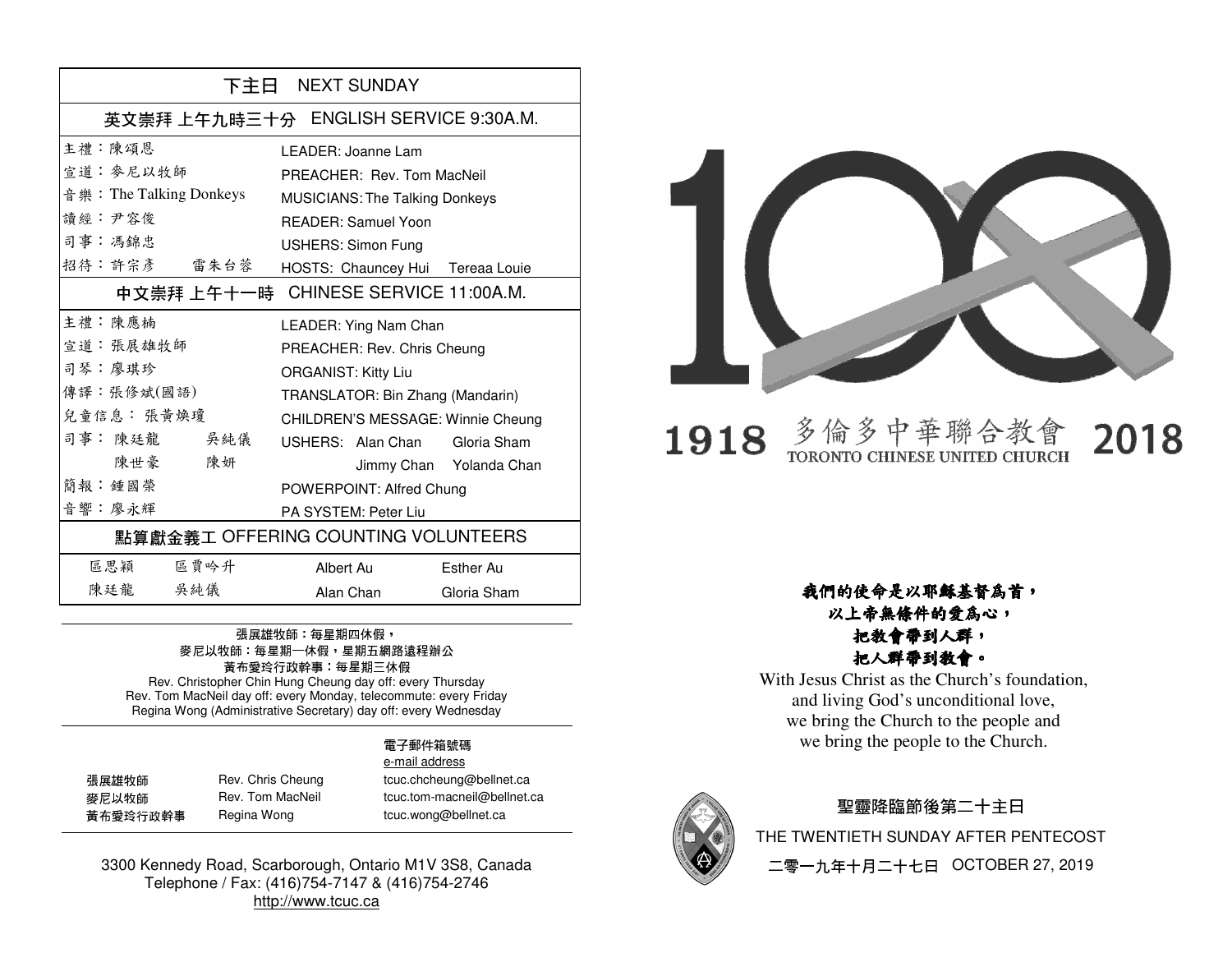### ENGLISH WORSHIP SERVICE 9:30AM

### GATHERING AND PRAISE

GATHERING MUSIC

LIGHTING THE CHRIST CANDLE

INVITATION TO WORSHIP David Sparks, Prayers to Share: Year C, 184.

Creator of calm,

Even with our uneasiness and fear, we approach You.

Promise of forgiveness,

Even though we are aware of our shortcomings, we approach You. Giver of hope,

Even though we lack confidence for the journey, we approach You. Source of compassion,

Even though we lack Your healing spirit, we approach You.

#### PRAYER OF APPROACH

God of justice and mercy, You know each of us better than we know ourselves. Help us to remain humble, open to the effect of our sin and the need for reconciliation, so that we may come to You for healing, and bring that healing light into the world. We ask in the Name of the Holy Spirit. Amen.

SONGS OF PRAISE & FAITH: "Forever" & "Empty & Beautiful"

PASSING OF THE PEACE

We greet one another in Jesus' name saying "the Peace of God be with you".

RESPONSIVE READING: Psalm 65 (VU 782)

OFFERTORY MUSICOffering of our life and work is received during the music.

OFFERTORY PRAYER DAVID BOUGHT DAVID Sparks, Prayers to Share: Year C, 185.

Gifts without measure, You have given to us, O God.

We rejoice that we are able to return gifts for Your work.May these our gifts be humbly shared, With the distressed, as they come to know peace; with the bereaved, as they sense a comforting presence; with the powerless, as they find a way to be in control; with the challenged, as their special gifts are affirmed.As these gifts got to work, Your presence is felt! Thanks be to You, O God! Amen.

#### LISTENING TO THE WORD

SCRIPTURE READING: Joel 2:23-32 (The Message) The prophet Joel, celebrating the return of the Jewish exiles to Judah, remembers his dreams and calls on Israel to rejoice.

CHILDREN'S TIME "Dreams" Afterwards, the children are invited to continue their worship in room 1, basement

#### SCRIPTURE READING: Luke 18:9-14 (NRSV)

Jesus tells a parable of two men in the synagogue: a holy Pharisee, and a despised taxcollector. Jesus' praise, however, is unexpected, and leads us to re-think how we deal with people.

SERMON: "Disciples Don't Judge" (performed by Alexandra & Jessica)

SONG OF FAITH: VU 371 "Open My Eyes, That I May See"

### SENDING OUT TO LIVE THE WORD

PRAYERS FOR THE COMMUNITY & LORD'S PRAYER

ANNOUNCEMENTS (see also pp. 6-8)

SONG OF PRAISE: "Amazing Grace (My Chains are Gone)"

COMMISSIONING & BLESSING David Sparks, Prayers to Share: Year C, 185, ed.The listening is over, now is the time for action! We will not seek self-glorification, we will not seek self-justification, we will not seek denial, we will not seek apathy, we will not seek pride.And will you walk humbly before your God? We will! Amen.

#### **AMFN** After the sung "Amen" we take a few moments of quiet

We thank everyone who shared their ministries in worship today

| LEADER:                              | Jessica Hions                                            |  |
|--------------------------------------|----------------------------------------------------------|--|
| PREACHER:                            | Rev'd Tom MacNeil                                        |  |
| <b>MUSICIANS:</b>                    | The Talking Donkeys                                      |  |
| READER:                              | Karstein Yip                                             |  |
| USHER:                               | Chauncey Hui                                             |  |
| HOSTS:                               | John & Young Lee-Bartlett                                |  |
| <b>SUNDAY SCHOOL:</b>                | JoAnn Hum / Maria Wong                                   |  |
| AV/SANCTUARY:                        | Matthew Lum/Ming Yoon, Kin Chan, Simon Fung/Chauncey Hui |  |
| POWERPOINT PREPARATION: Teresa Louie |                                                          |  |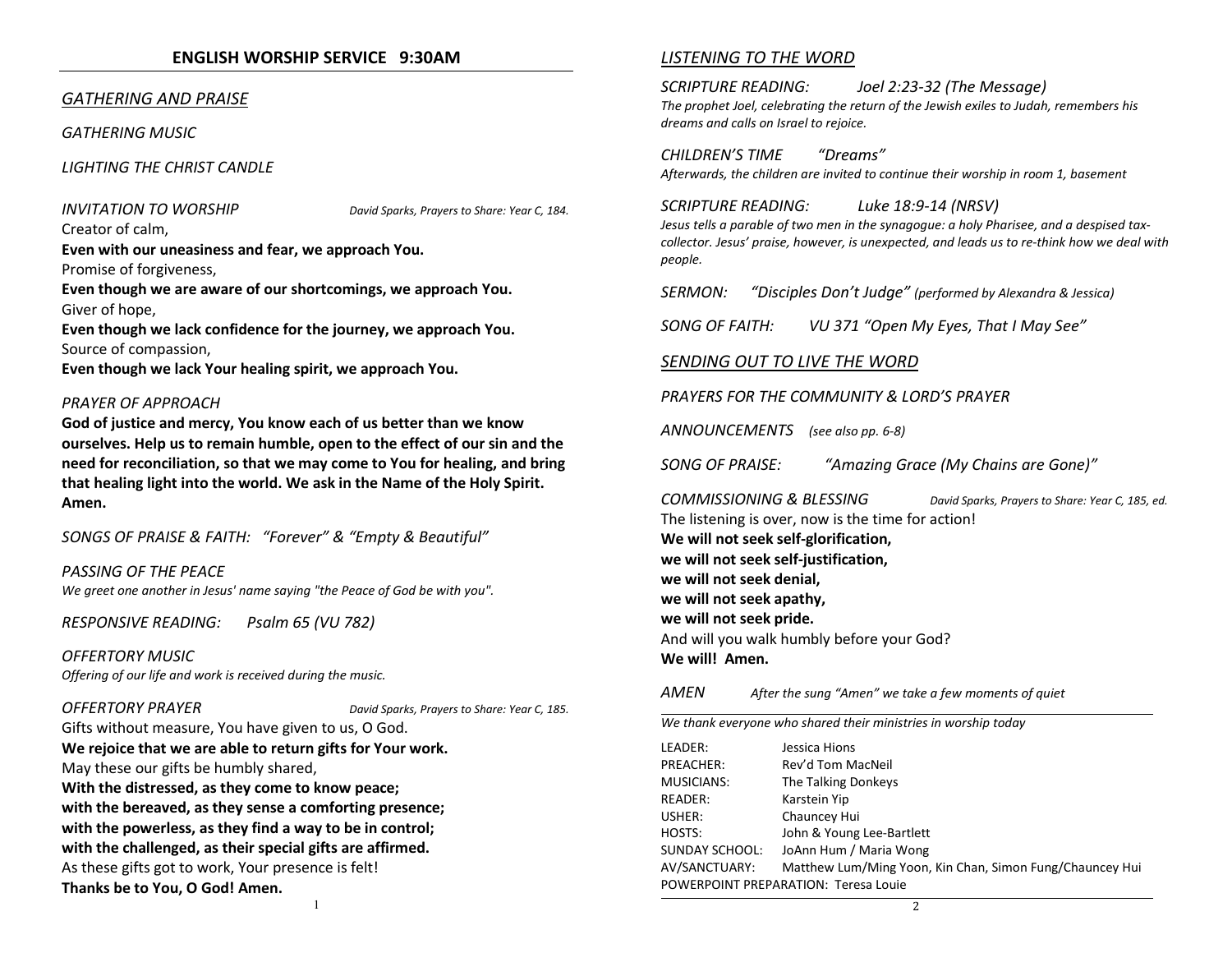### 上午十一時中文崇拜程序 CHINESE WORSHIP SERVICE ─────────────────────────────────────────────────────────────────────────────

| 主禮:岑曾月桂<br>宣道:張展雄牧師<br>司琴:黄淑薇<br>傳譯:陳何韞芳(國語)             | Leader: Anna Shum<br>Preacher: Rev. Chris Cheung<br>Organist: Grace Wong<br>Translator: Wanda Ho (Mandarin)                    | 詩<br>讀<br>約          |
|----------------------------------------------------------|--------------------------------------------------------------------------------------------------------------------------------|----------------------|
| 司事:譚穎嫺<br>陳孔玉娟<br>陳鎮璣<br>陳鎮楣<br>簡報:杜國豪<br>戴梁潔玲<br>音響:廖永輝 | Ushers: Wing Haan Tam<br>Janet Chan<br>Kay Chan<br>May Chan<br>Power Point: Wilson To<br>Margaret Tai<br>PA System: Peter Liu  | 唱<br>Γij<br>宣.<br>Гį |
| 電琴序樂                                                     | <b>ORGAN PRELUDE</b>                                                                                                           | 榮                    |
| 唱詩第428首                                                  | <b>OPENING HYMN #428</b>                                                                                                       | (歌                   |
| 「堅固保障歌」                                                  | "A Mighty Fortress Is Our God"                                                                                                 | 會                    |
| 宣召                                                       | <b>CALL TO WORSHIP</b>                                                                                                         | 奉                    |
| 著往(第625首)                                                | INTROIT $(#625)$                                                                                                               | (歡                   |
| 同唱「主在聖殿中」                                                | "The Lord Is in His Holy Temple"                                                                                               | 也                    |
| 牧師領禱                                                     | PASTORAL PRAYER BY MINISTER                                                                                                    | 獻                    |
| 主禱文(第649首)                                               | THE LORD'S PRAYER (#649)                                                                                                       | ΓĮ                   |
| 同唱「我們在天上的父」                                              | "Our Father "                                                                                                                  | 祝                    |
| 詩班歌頌<br>「感恩之歌」<br>指揮 葉賜光<br>伴奏 廖琪珍                       | <b>CHOIR ANTHEM</b><br>"Sing a Grateful Alleluia"<br>(by Joseph M. Martin)<br>Conductor: Kenneth Yip<br>Accompanist: Kitty Liu | 三<br>(歌<br>唱<br>ΓĮ   |
| 問安                                                       | PASSING OF THE PEACE                                                                                                           | 電                    |
| 兒童信息                                                     | CHILDREN'S MESSAGE                                                                                                             | 後                    |
| 由黃美心主講                                                   | Children are dismissed to Sunday School after                                                                                  | Si                   |
| 信息後兒童往樓下參加主日學                                            | the message led by Mabel Wong                                                                                                  | h٤                   |

| 啟應文                             | RESPONSIVE READING                                                                                                     |
|---------------------------------|------------------------------------------------------------------------------------------------------------------------|
| 詩篇65: 1-13 (舊約第702頁)            | Psalm 65: 1-13 (NEB p. 663)                                                                                            |
| 請經                              | <b>SCRIPTURE READING</b>                                                                                               |
| 約珥書2: 23-32 (舊約第1071頁)          | Joel 2: 23-32 (NEB p. 1107)                                                                                            |
| 唱詩第512首                         | <b>HYMN #512</b>                                                                                                       |
| 「收成歌」                           | "Come, Ye Thankful People, Come"                                                                                       |
| 宣道                              | <b>SERMON</b>                                                                                                          |
| 「歡樂的秋收時節」                       | "The Joy of Harvesting"                                                                                                |
| 榮耀頌                             | GLORIA PATRI                                                                                                           |
| (歌詞在聖詩封底內頁)                     | (Hymn book inside back cover)                                                                                          |
| 會務報告                            | <b>PARISH CONCERNS</b>                                                                                                 |
|                                 |                                                                                                                        |
| 奉獻                              | THE OFFERING                                                                                                           |
| (歡迎同道使用插在長椅內的捐封,<br>也供忘記攜帶捐封者。) | (Donation envelopes are available in the pews for<br>Visitors or those who forgot to bring their own<br>assigned one.) |
| 獻禮文(第644首)                      | <b>OFFERTORY PRAYER (#644)</b>                                                                                         |
| 「萬物都是從主而來」                      | "All Things Come of Thee"                                                                                              |
| 祝福                              | <b>BENEDICTION</b>                                                                                                     |
| 三一頌                             | DOXOLOGY                                                                                                               |
| (歌詞在聖詩封底內頁)                     | (Hymn book inside back cover)                                                                                          |
| 唱詩第457首                         | <b>RECESSIONAL HYMN #457</b>                                                                                           |
| 「耶穌領我歌」                         | "He Leadeth Me; O Blessed Thought!"                                                                                    |

後座有即時傳譯設備,譯為國語(撥M字)。如需聽筒或簡體字聖經請向司事長索取。 Simultaneous translation into Mandarin (switch to M) is available. Please obtain headphones or Simplified Chinese Character Bible from the Chief Usher.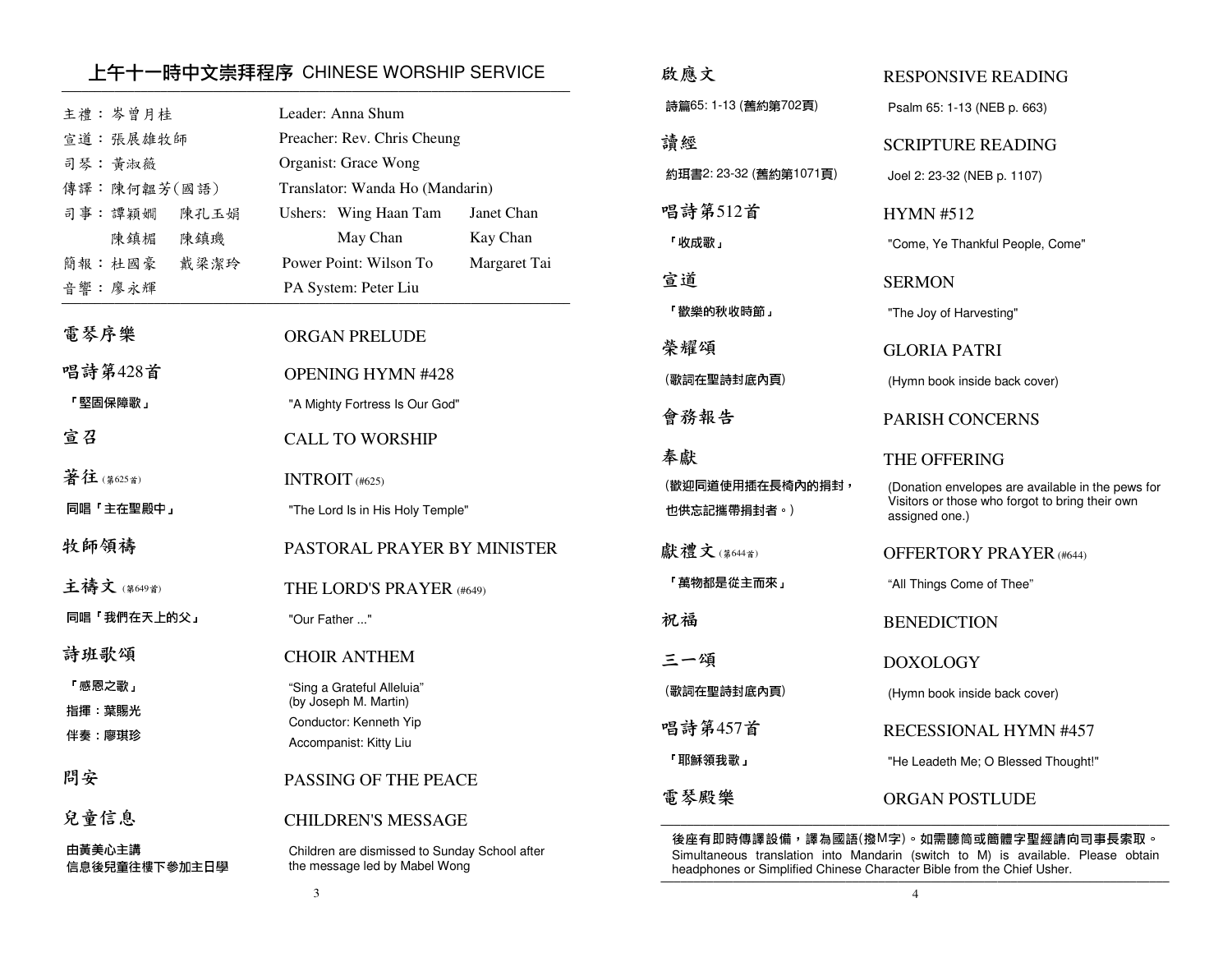# 本主日獻花 DONATIONS FOR SUNDAY FLOWERS:

Alice Lui

### 本主日獻刊 DONATIONS FOR SUNDAY BULLETIN:

記念已故牧師和主內弟兄姊妹

## **歡<u>迎 WELCOME</u>:**<br>❖ 苹文墨拜後在懷**國**

- ◆ 英文崇拜後在懷熙中心有茶聚,歡迎各位參加。<br>◆ △。 ○○○ After the 9:30am service, please join us for fellowship and refreshments in the T.H. Chan Memorial Hall.
- $\mathbf{A}$ 弟兄姊妹如有個人或對教會關懷事項,張展雄牧師和麥尼以牧 師歡迎你們於他辦公時間到教會面談,請先用電話預約。若有 代禱的需要,請將代禱事項發送電郵或致電聯絡他(見週刊背頁)。

 If you have personal concerns or concerns about the church, Rev. Cheung and Rev. MacNeil welcome you to visit during office hours for private conversation. Please call in advance to set up date and time. Also, if you need prayer, please email them the prayer item or contact by phone (contact information on the back of the bulletin).

# <u>代禱事項 PRAYER CONCERNS</u>:<br>1 我們为NT的信仰引度的批求的

1.我們為以下的信仰社區的牧者和其教會事工祈禱:維多利 亞公園聯合教會、聖保羅聯合教會、長科和巴瑟斯特街聯合教會。願上帝繼續保佑他們。

 We pray for the communities of faith at Victoria Park United Church, St. Paul's United Church, Long Branch, and Bathurst Street United Church. May God continue to bless their ministries.

2. 我們為加拿大聯邦政府新的內閣祈禱。求上帝使國會議員不分黨派,共同努力,團結國家,為人民謀福祉。

 We pray for the new federal government. We pray that the animosity of the election may be put behind them, and that they may work together across parties for the betterment of our society.

| 本调聚會與活動 ACTIVITIES THIS WEEK |                                              |  |
|------------------------------|----------------------------------------------|--|
| 今日下午12:15                    | 英文崇拜歌頌小組在正堂練習                                |  |
| Today 12:15pm                | Talking Donkeys' rehearsal in the Sanctuary. |  |
| 今日下午1:30                     | 教會詩班在正堂練習                                    |  |
| Today 1:30pm                 | Church Choir rehearsal in the Sanctuary.     |  |
| 今日下午2:15                     | 團契健康排舞在運動場進行                                 |  |
| Today 2:15pm                 | Fellowship Line Dance in the gym.            |  |
| 星期三下午2:00                    | 國語班在友誼廳進行                                    |  |
| Wednesday 2:00pm             | Mandarin Class in the Fellowship Lounge      |  |
| 星期三晚上8:00                    | 羽毛球活動在運動場進行                                  |  |
| Wednesday 8:00pm             | Badminton in the gym.                        |  |

# 會務消息 **CHURCH NEWS**:

# 1. 正堂外借 Using Our Church Premises<br>普拉普理组班准鹏合音樂學院於10日27日

堂址管理組批准聯合音樂學院於10月27日(今日)下午二時至八時使用正堂舉行週年學生演奏會。

 Our Building Management Working Group welcomes the use of our Sanctuary by Unison Academy of Music for their annual Music Festival today from 2:00pm to 8:00pm.

### 2. 下主日恢復冬季標準時間

 Standard Time Will Begin Next Sunday 本年度冬季標準時間將於下主日(十一月三日)凌晨二時恢復。請弟兄姊妹於本週六晚



臨睡前,將時鐘撥後一小時。

 The Standard Time will resume next Sunday, November 3, 2019 at 2:00a.m.. Please remember to **turn your clock one hour backward** before going to bed this coming Saturday.

## 3. 麥尼以牧師休假 Rev. MacNeil Travelling

麥尼以牧師將於十月三十一日至十一月二日前往屋崙。期間張展雄牧師將協助處理關懷事宜。

Rev'd Tom MacNeil will be travelling to Oakland from October  $31<sup>st</sup>$ to November  $2<sup>nd</sup>$ , 2019. Rev'd Chris Cheung will be available for pastoral care during this time.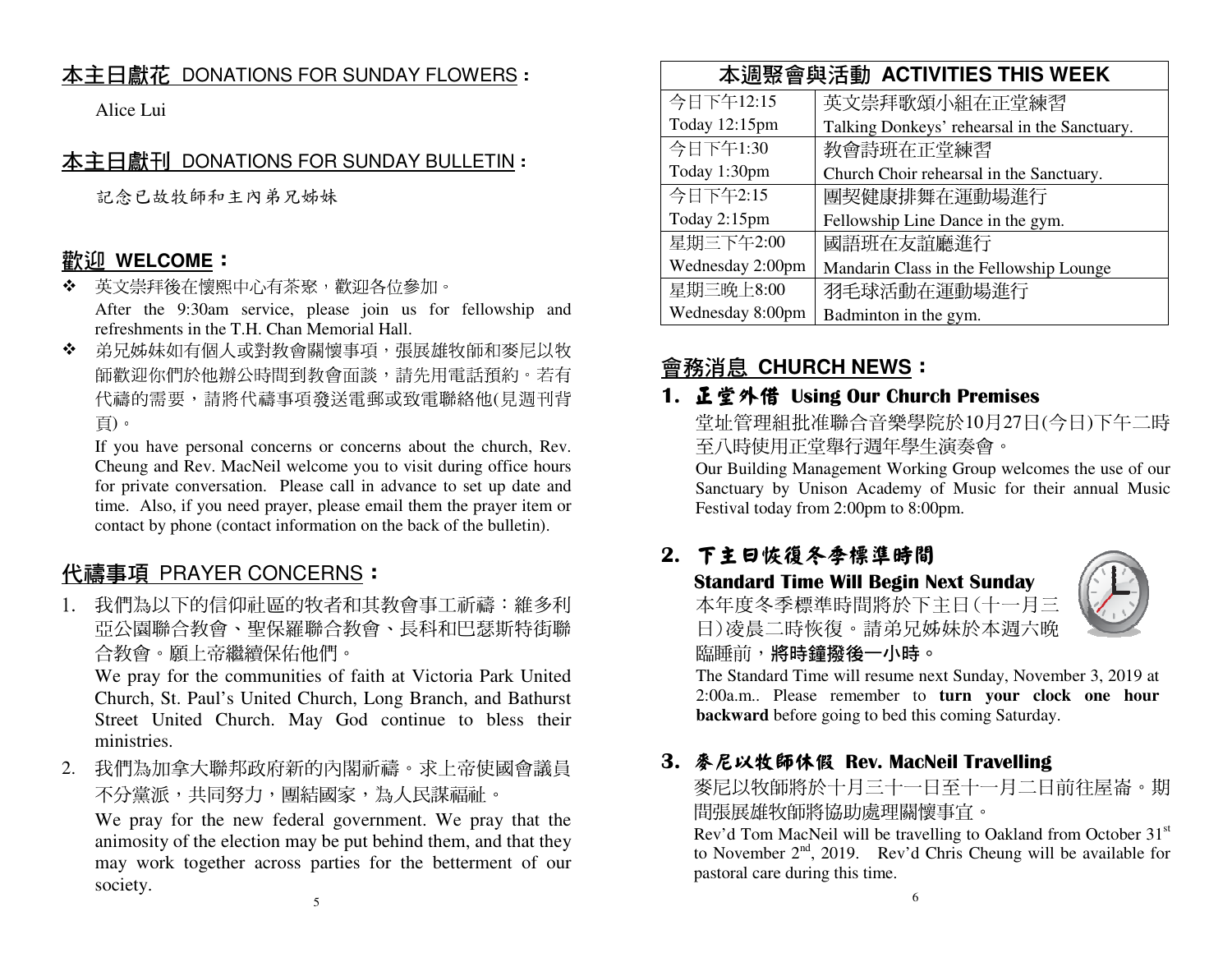# 4. 聖餐主日 Communion Sunday<br>下士曰具取餐士曰,請弟兄就相

下主日是聖餐主日,請弟兄姊妹預備心靈領受餅及杯,並 攜帶各種不易腐爛的食物捐給本市食物銀行,藉此實現邀 請貧窮的人與我們一同在聖桌前分享上帝的恩賜。

 Next Sunday is Holy Communion Service, please prepare yourself to receive the Bread and Wine. Please bring a nonperishable food item for contribution to our local food bank. With this small gesture we hope to remind ourselves that it is especially the poor and vulnerable who are invited to be fed at the table of the Lord and our sharing is one way of making that a reality.

## 5.明年預算表 Next Year's Budget<br>本党2020年預算丰收於朋王重郵丝

本堂2020年預算表將於明天電郵給各事工單位,請各負責 人於本年十一月三日前填妥交回行政幹事黃布愛玲轉給財務組,以便編訂本堂明年總預算。

 Church Budget Input Form for 2020 will be email to all Units/Ministry Groups Leaders this week to fill in. Please return your completed form to Regina Wong, the Administrative Secretary no later than November 3, 2019 so as to assist the preparation of the Church Budget.

## 6.婦女小組聚會 Women's Group Meeting<br>□□□□: 2019年11日8日(昆期五)下午二世

- 日期: 2019年11月8日(星期五)下午二時半
- : 教會友誼廳 地點:
- 分享:招葉中絢姊妹
- 活動: "怎樣做紅豆暖暖包"由舒鄺蓮女士示範 【誠邀全堂姊妹參加】
- Date: November 8, 2019 (Friday) at 2:30 p.m.
- Place: Church Fellowship Lounge
- Sharing: Chung Shun Chiu
- Activity: "How to Make a Red Bean Warmer" demonstrated by Emi Shu
- ~We cordially invite all women to participate.~

### 7. 派發三文治

派發三文治 Sandwich Run<br>我們繼續於11月17日(主日)英文崇拜後前往多倫多市中心 派發三文治給無家可歸者。我們極需要你支持這外展事工。活動約為兩至三小時,家長攜帶孩童者可選擇一條短 的路線。如果您有興趣參與,請在友誼廳佈告板上登記您 的名字。

 We will be having a sandwich run in downtown area on Sunday November  $17<sup>th</sup>$ , 2019 after English service. Your continued support makes this meaningful outreach possible. We will spend 2-3 hours distributing lunches. Parents with young children can do a shorter route. To help plan routes, please sign up on the sheet in Fellowship Lounge.

## 8. 英語少年團契 Youth Fellowship<br>苯氧丙在国规整於11日22日(昆邯

英語少年團契將於11月22日(星期五)晚上七時在教會,為 10-14歲的少年人舉行的一個聚會。內容有遊戲、小吃、聯 誼和娛樂活動。歡迎教友子弟或有興趣的朋友參加。詳情請向麥尼以牧師查詢。

 Our next Youth Fellowship will be held on Friday, November  $22<sup>nd</sup>$ , 2019. Any youth (members or not) ages 10-15 are welcome to join us for games, snacks, fellowship, and fun from 7:00-9:00pm. Please contact Rev'd Tom so we can anticipate numbers. All youth are welcome.

## 9.獻花獻刊 Sunday Flowers & Sunday Bulletin<br>本堂數如同道見祗藉著獻武武齡功臣最因武紀

本堂歡迎同道兄姊藉著獻花或獻刊以示感恩或紀念。請在 衣帽間前之「獻花表」或「獻刊表」或使用捐封填寫您選 定的主日和字句,然後將獻金放入捐封內,於主日奉獻時投入獻金袋便可。

 We welcome parishioners' contributions toward the costs of Sunday flowers and bulletin printing. Please choose a Sunday, sign up on the chart, put your gift into the white offering envelope with date on it and place it into the offering bag during the service.